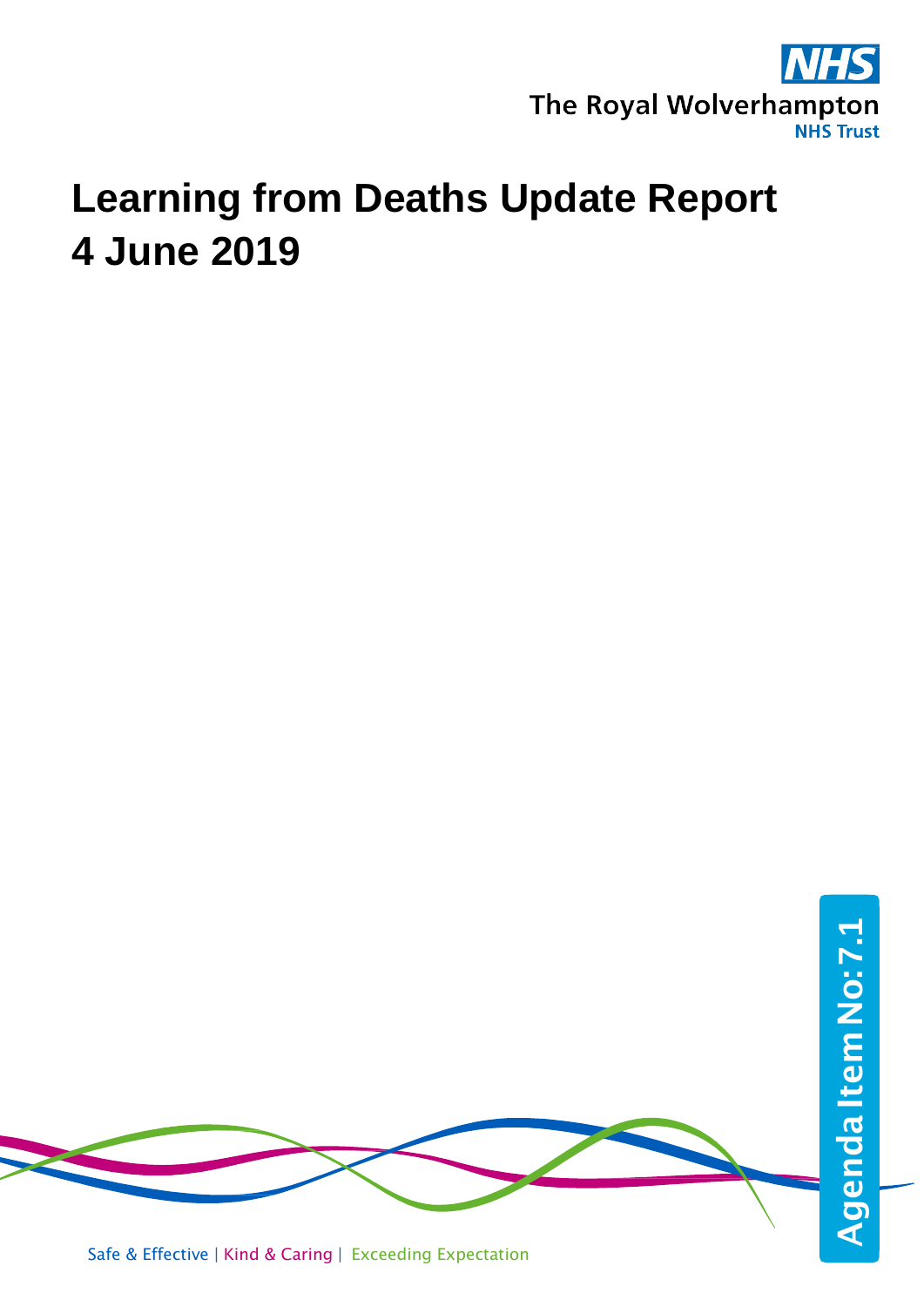The Royal Wolverhampton NHS



**NHS Trust** 

|                                    | <b>Trust Board Report</b>                                                                                                                                                                                                                                                                                                                                                                                                                                                                                                                                                                                                                                                                                                                                                                                                                                                                                                                                                |
|------------------------------------|--------------------------------------------------------------------------------------------------------------------------------------------------------------------------------------------------------------------------------------------------------------------------------------------------------------------------------------------------------------------------------------------------------------------------------------------------------------------------------------------------------------------------------------------------------------------------------------------------------------------------------------------------------------------------------------------------------------------------------------------------------------------------------------------------------------------------------------------------------------------------------------------------------------------------------------------------------------------------|
| <b>Meeting Date:</b>               | 4 <sup>th</sup> June 2019                                                                                                                                                                                                                                                                                                                                                                                                                                                                                                                                                                                                                                                                                                                                                                                                                                                                                                                                                |
| Title:                             | Learning from Deaths                                                                                                                                                                                                                                                                                                                                                                                                                                                                                                                                                                                                                                                                                                                                                                                                                                                                                                                                                     |
| <b>Executive</b><br>Summary:       | The paper presents the Trust's most recent mortality data and a summary of<br>the underlying causes for the outlier status of the SHMI indicator.                                                                                                                                                                                                                                                                                                                                                                                                                                                                                                                                                                                                                                                                                                                                                                                                                        |
|                                    | The SHMI remains at 121. However the most recent quarter Q4 2018/19<br>shows a reduction in crude mortality as does the crude mortality for the year<br>2018/19.                                                                                                                                                                                                                                                                                                                                                                                                                                                                                                                                                                                                                                                                                                                                                                                                         |
|                                    | The number of case notes scrutinised by the Medical Examiners continues to<br>increase as the process is embedded. The timeliness of case note reviews<br>via SJR is not at expected levels. The Trust is currently recruiting to mortality<br>reviewers who will have dedicated time to complete SJRs.                                                                                                                                                                                                                                                                                                                                                                                                                                                                                                                                                                                                                                                                  |
|                                    | The Trust continues to work with external agencies (PWC) to identify<br>improvement both in data submission and to support improvement in clinical<br>pathway compliance. This month the Trust welcomed Dr Ron Daniels CEO<br>of Sepsis Trust who raised awareness of sepsis treatment with clinicians<br>from across disciplines and met with the sepsis team importantly to discuss<br>future action planning.                                                                                                                                                                                                                                                                                                                                                                                                                                                                                                                                                         |
|                                    | This month the Trust Clinical Lead for End of Life care presented the Trust<br>results of the National Audit of Care at the End of Life (NACEL). This<br>information is important to the Trust as there is evidence that more patients<br>die in hospital rather than other locations in Wolverhampton compared to the<br>national average. A key strand of the Trust work alongside the CCG is to<br>ensure that there is recognition that when the patient is at the end of life, the<br>appropriate pathway of care is provided. This will include recognising a pre<br>agreed plan of care which could include death in a location other than<br>hospital where appropriate. The majority of summary scores for RWT were<br>above the national summary scores however there is a requirement to<br>consider improvement in a number of areas including the development of the<br>bereavement service and the requirement to document preferred location of<br>death. |
| <b>Action</b><br><b>Requested:</b> | Receive and approve                                                                                                                                                                                                                                                                                                                                                                                                                                                                                                                                                                                                                                                                                                                                                                                                                                                                                                                                                      |
| For the attention<br>of the Board  | To note the SHMI which remains on a plateauing trend.                                                                                                                                                                                                                                                                                                                                                                                                                                                                                                                                                                                                                                                                                                                                                                                                                                                                                                                    |
| <b>Assure</b>                      | The Board has previously been reassured through data analysis that the<br>increased SHMI is not an indicator of avoidable mortality or quality of care.<br>However, work continues to review and, where possible, enhance quality of<br>care provision across admission pathways with elevated SMR's.<br>Work also continues to address coding & data capture with respect to<br>accuracy and completeness prior to submission of data.                                                                                                                                                                                                                                                                                                                                                                                                                                                                                                                                  |
|                                    | Raised SMR's can impact on a Trust's reputation. RWT's elevated SHMI is                                                                                                                                                                                                                                                                                                                                                                                                                                                                                                                                                                                                                                                                                                                                                                                                                                                                                                  |
| <b>Advise</b>                      | a focus of external scrutiny with assurance being requested and provided                                                                                                                                                                                                                                                                                                                                                                                                                                                                                                                                                                                                                                                                                                                                                                                                                                                                                                 |

regarding the work undertaken, as described above and in this report.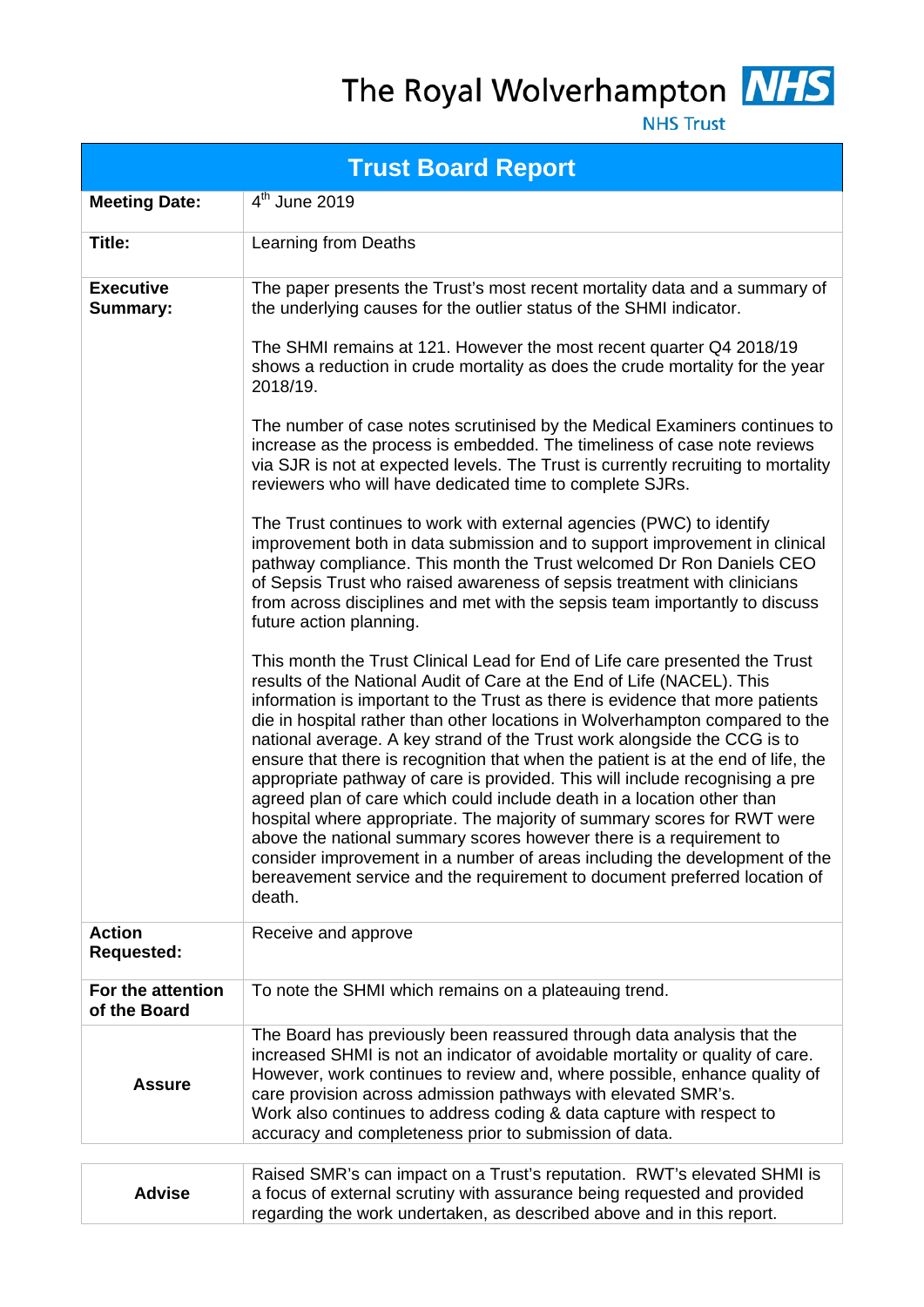|                                   | Diagnostic groups with elevated SMRs are as follows:                                                                                                            |
|-----------------------------------|-----------------------------------------------------------------------------------------------------------------------------------------------------------------|
|                                   | Influenza,                                                                                                                                                      |
|                                   | Chronic renal failure                                                                                                                                           |
|                                   | Chronic ulcer of the skin                                                                                                                                       |
|                                   | Pneumonia                                                                                                                                                       |
|                                   | Senility                                                                                                                                                        |
| <b>Alert</b>                      | Reviews have been conducted and reported internally and to CQC.                                                                                                 |
|                                   | More recently the following diagnosis groups have alerted:                                                                                                      |
|                                   | <b>Respiratory Distress Syndrome</b><br><b>COPD</b>                                                                                                             |
|                                   |                                                                                                                                                                 |
|                                   | Reviews for these are under way                                                                                                                                 |
| <b>Author + Contact</b>           | Dr Jonathan Odum - Medical Director                                                                                                                             |
| Details:<br><b>Links to Trust</b> | 01902 695958 E-mail: jonathan.odum@nhs.net<br>1. Create a culture of compassion, safety and quality                                                             |
| <b>Strategic</b>                  | 2. Proactively seek opportunities to develop our services                                                                                                       |
| <b>Objectives</b>                 | 3. To have an effective and well integrated local health and care system that operates                                                                          |
|                                   | efficiently<br>6. Be in the top 25% of all key performance indicators                                                                                           |
| <b>Resource</b>                   | Revenue:<br>Capital:                                                                                                                                            |
| Implications:                     | Workforce:                                                                                                                                                      |
|                                   | N/A<br>Funding Source:                                                                                                                                          |
| <b>CQC Domains</b>                | <b>Safe:</b> patients, staff and the public are protected from abuse and avoidable harm.                                                                        |
|                                   | <b>Effective:</b> care, treatment and support achieves good outcomes, helping people maintain                                                                   |
|                                   | quality of life and is based on the best available evidence.<br><b>Caring:</b> staff involve and treat everyone with compassion, kindness, dignity and respect. |
|                                   | Responsive: services are organised so that they meet people's needs.                                                                                            |
|                                   | Well-led: the leadership, management and governance of the organisation make sure it's                                                                          |
|                                   | providing high-quality care that's based around individual needs, that it encourages learning<br>and innovation, and that it promotes an open and fair culture. |
| <b>Equality and</b>               | N/A                                                                                                                                                             |
| <b>Diversity Impact</b>           |                                                                                                                                                                 |
| <b>Risks: BAF/TRR</b>             | BAF SR 12                                                                                                                                                       |
| <b>Risk: Appetite</b>             |                                                                                                                                                                 |
| <b>Public or Private:</b>         | Public                                                                                                                                                          |
| <b>Other formal</b>               | Mortality Review Group/Compliance Oversight Group/Quality Standards                                                                                             |
| bodies involved:                  | Improvement Group/Quality Governance Assurance Committee/Trust<br><b>Management Committee</b>                                                                   |
| <b>References</b>                 |                                                                                                                                                                 |
| <b>NHS</b>                        | In determining this matter, the Board should have regard to the Core                                                                                            |
| <b>Constitution:</b>              | principles contained in the Constitution of:                                                                                                                    |
|                                   | Equality of treatment and access to services<br>High standards of excellence and professionalism                                                                |
|                                   | Service user preferences                                                                                                                                        |
|                                   | Cross community working                                                                                                                                         |
|                                   | <b>Best Value</b><br>Accountability through local influence and scrutiny                                                                                        |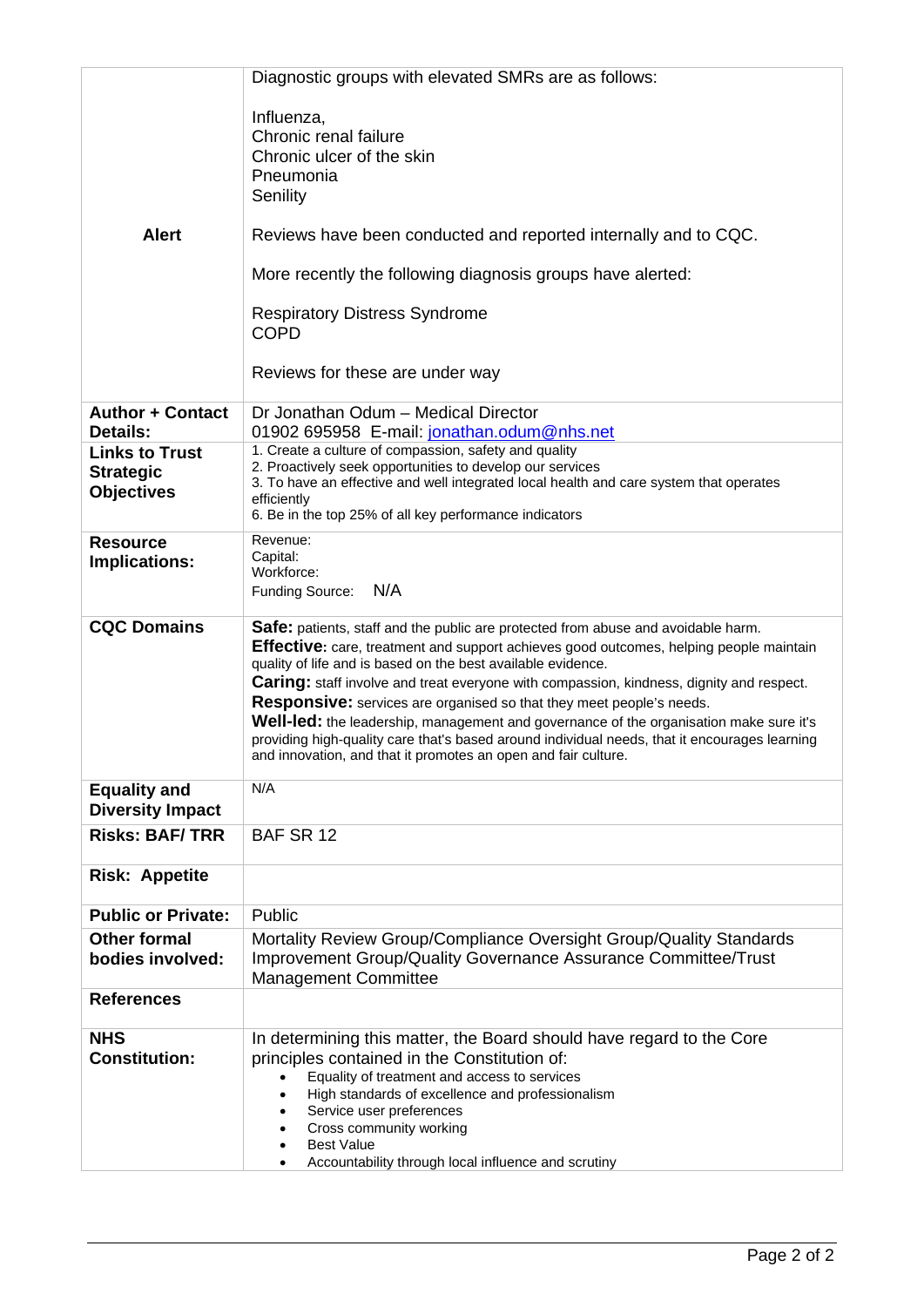## **LEARNING FROM DEATH REPORT May 2019**

This report describes the most recent Trust mortality data and a summary of the possible drivers for the outlier status of the SHMI indicator. It also provides detail on how areas for review and potential action are being identified, the work that has been undertaken in the last month and that planned.

### **SHMI and ALERTING DIAGNOSIS**

The latest SHMI is 121 and continues as a plateauing trend, (January 2018 to December 2018). The crude mortality for the SHMI basket (including out of hospital deaths) and for the same period, was 4.04%. However the number of hospital deaths for the period 2018/19 is less than the previous year 2017/18 and the crude mortality for the year was 2.88%, compared to 3.07%.

The diagnosis groups that are currently showing a higher than expected SHMI remain Influenza, Chronic Renal Failure, Chronic Ulcer of the Skin, Senility, Chronic Obstructive Pulmonary disease (COPD) and Respiratory Distress syndrome. Improvements are noted for Pneumonia, now with a SHMI within expected limits. A clinical review of case notes for COPD has been requested. Case note reviews have been presented at Mortality Review Group (MRG) for all other diagnosis within the last 6 months.

In addition MRG continues to monitor the SHMI trend for diagnosis groups that have previously alerted or are higher than benchmark without reaching statistical significance. These remain Acute Cerebral Vascular Disease, Short Gestation low birth rate and Malignant neoplasm without specification of site. Peripheral and Visceral Atherosclerosis and Acute Myocardial Infarction were showing an increasing trend but these now show a SHMI within expected limits.

Expansion of all of this information is attached as Appendix 1.

## **MORTALITY (CASE NOTE) REVIEW OF CLINICAL CARE**

There are no new case note reviews of alerting diagnostic groups to report this month. A review of Malignant Neoplasm without specification of site and COPD has been requested.

#### **Case Note Review of Deaths**

The Trust continues to review the case notes of patients following death against a set criteria and methodology as outlined in OP87 Learning from Death Policy, (e.g. LEDeR, children, elective patients). This criteria leads to the selection of the case notes required for review as a minimum. In addition the Trust chooses to scrutinise cases in excess of this minimum requirement.

#### **Cases allocated and reviewed**

| <b>Scrutiny of Deaths - Data:</b>                                              | Sep18 | Oct18 | Nov <sub>18</sub> | Dec18 | Jan19    | Feb19 | <b>Mar-19</b> |
|--------------------------------------------------------------------------------|-------|-------|-------------------|-------|----------|-------|---------------|
| Total Number of Deaths (taken from PAS)                                        |       |       |                   |       | 208      | 161   | 158           |
| No. of Deaths scrutinised via ME                                               |       |       |                   | 8     | 75       | 85    | 103           |
| No. of Deaths identified for SJR1 Review – that meet the mandatory<br>criteria | 27    | 28    | 35                | 36    | 36       | 26    | 21            |
| No. of Deaths identified for SJR1 Review - via ME Assessment                   |       |       |                   |       | 4        | 5     |               |
| No. of SJR1s Reviewed (mandatory criteria)                                     | 18    | 11    | 25                | 17    | 17       | 8     | $\mathbf 0$   |
| No. of SJR1s Reviewed (identified by ME)                                       |       |       |                   |       | $\Omega$ | 0     | $\mathbf 0$   |
| No. of Additional SJR1s Reviewed (Agreed locally)                              | 65    | 59    | 34                | 20    | 10       | 2     | $\Omega$      |
|                                                                                |       |       |                   |       |          |       |               |

#### **Data Caveats - Scrutiny of deaths - as at 11th April 2019:**

Data is based on 'date of death'

Reviewed numbers are always an 'as at position' and will change daily.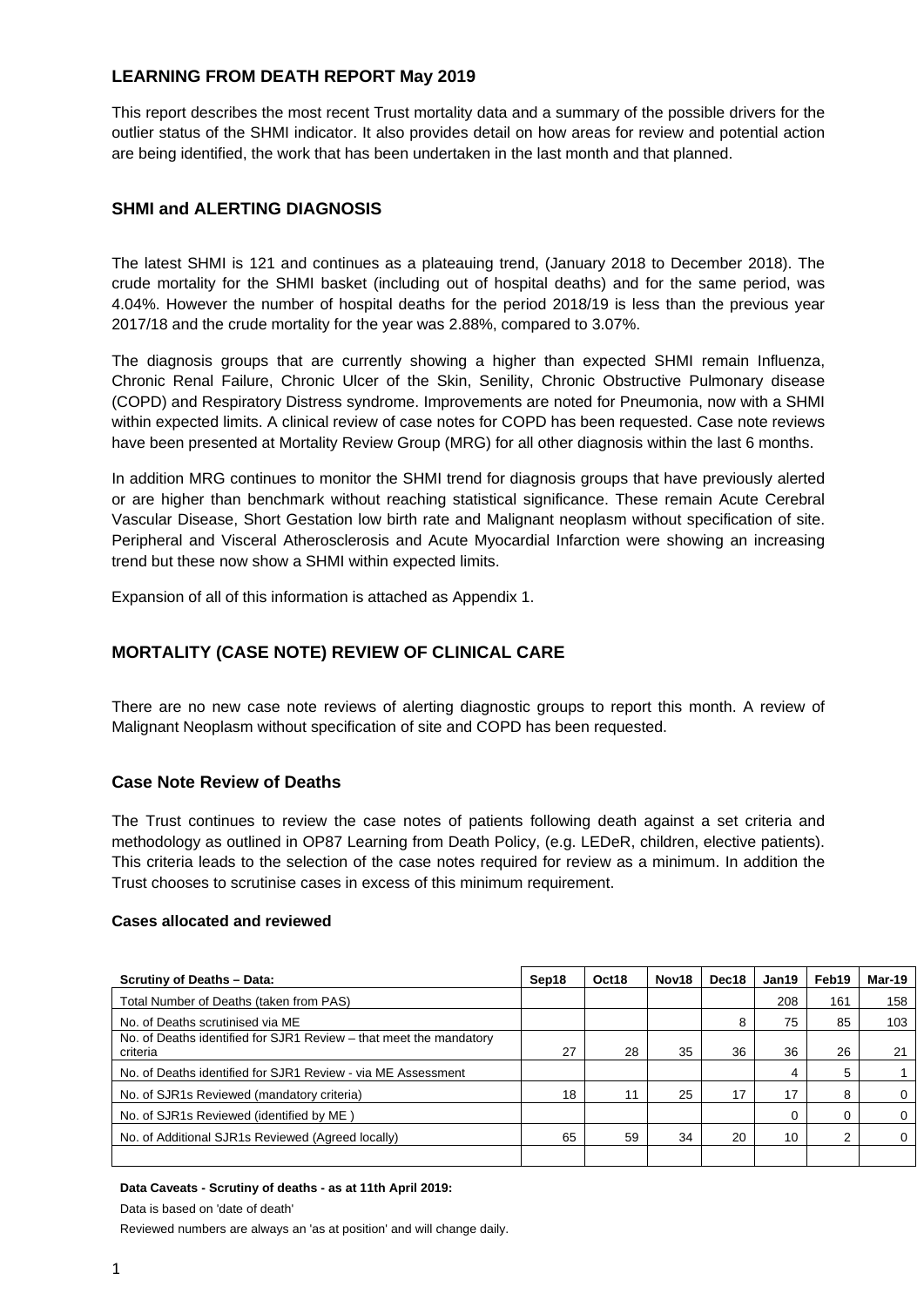The completion of mortality reviews is lagging behind that required. The actions taken to prompt SJR review include reporting position monthly to the Directorate Mortality lead and inclusion of data in the Divisional Performance report. However the Trust is in the process of recruiting to the posts of Mortality Reviewers from a cohort of consultants currently employed in the Trust. A key role of these Reviewers will be to complete the SJR reviews and therefore the timeliness of completion will improve. We expect these Mortality Reviewers to take position within the next 3 months.





There have been 0 hospital deaths in Division 3 in this period. Deaths that occur in Maternity, Neonatal and Children's Services are reviewed via a Wolverhampton system wide process, 3 monthly reports are brought to MRG.

#### **Outcomes of SJR 1**

The following table describes the outcome of the SJR1 reviews, Sept 018 to March 2019, using the 6 Phase criteria.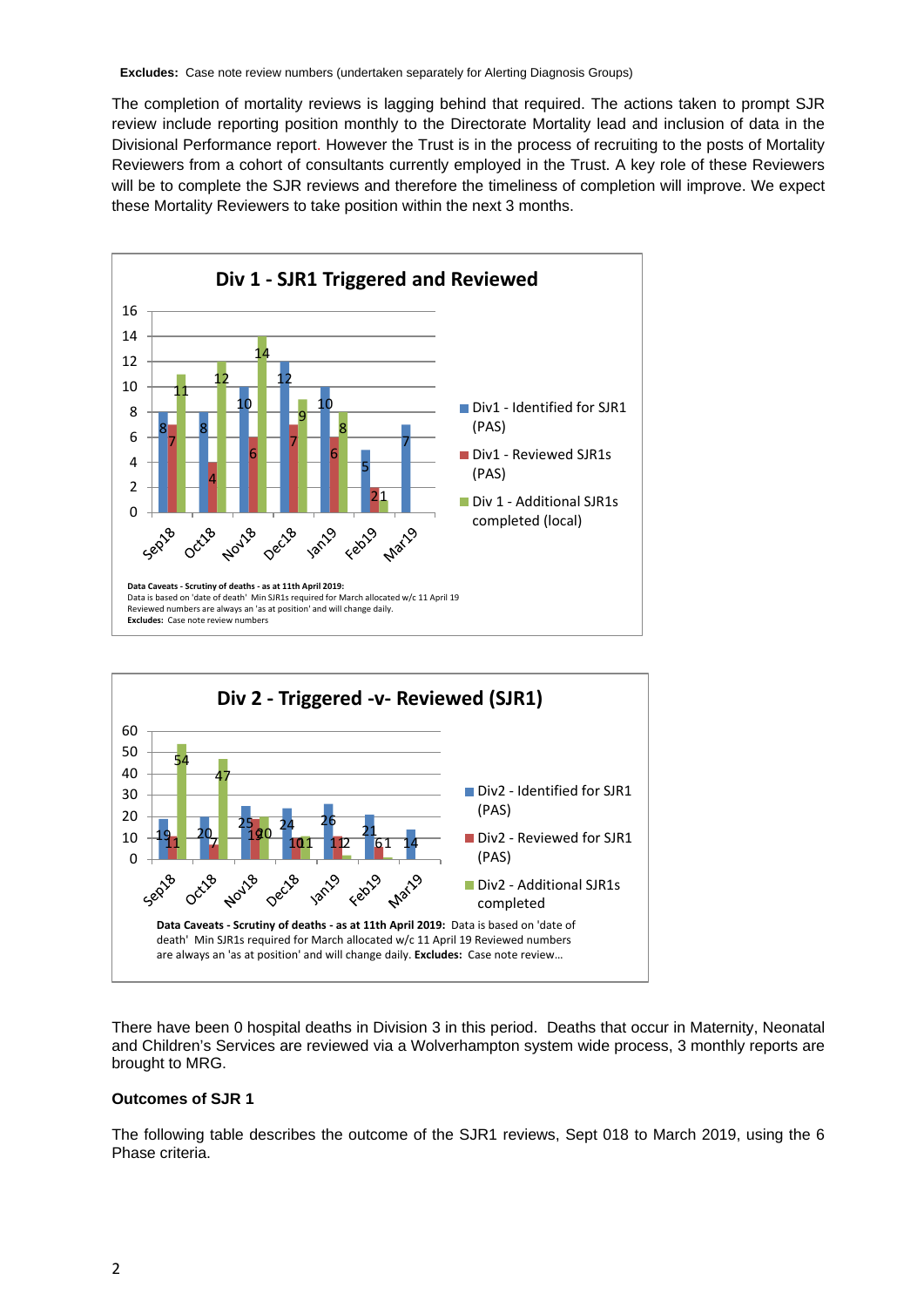

Where care is identified as being potentially poor or very poor, a further review is conducted (SJR2). This review is undertaken by 2 independant clinicians.

#### **SJR2 reviews**

| <b>Scrutiny of Deaths - Data:</b>                           | <b>Pre</b><br>Sep18 | Oct18 | Nov18 | Dec18 | Jan19 | Feb19 | Mar-19 |
|-------------------------------------------------------------|---------------------|-------|-------|-------|-------|-------|--------|
| No. of Deaths identified for SJR2 Review – (following SJR1) | 82                  | 6     |       |       | ົ     |       |        |
| No. of SJR2s Reviewed                                       | 51                  |       |       |       |       |       |        |
| No. of SJR2s Outstanding (All allocated)                    | 31                  | 6     |       |       | っ     |       |        |
| No. of Deaths identified for RCA (following SJR2)           | っ                   |       |       |       |       |       |        |

**Data Caveats - Scrutiny of deaths - as at 11th April 2019:** 

Data is based on 'date of death'

Min SJR1s required for March allocated w/c 11 April 19

Reviewed numbers are always an 'as at position' and will change daily.

**Excludes:** Case note review numbers (undertaken separately for Alerting Diagnosis Groups)

#### **SJR 2 outcomes**

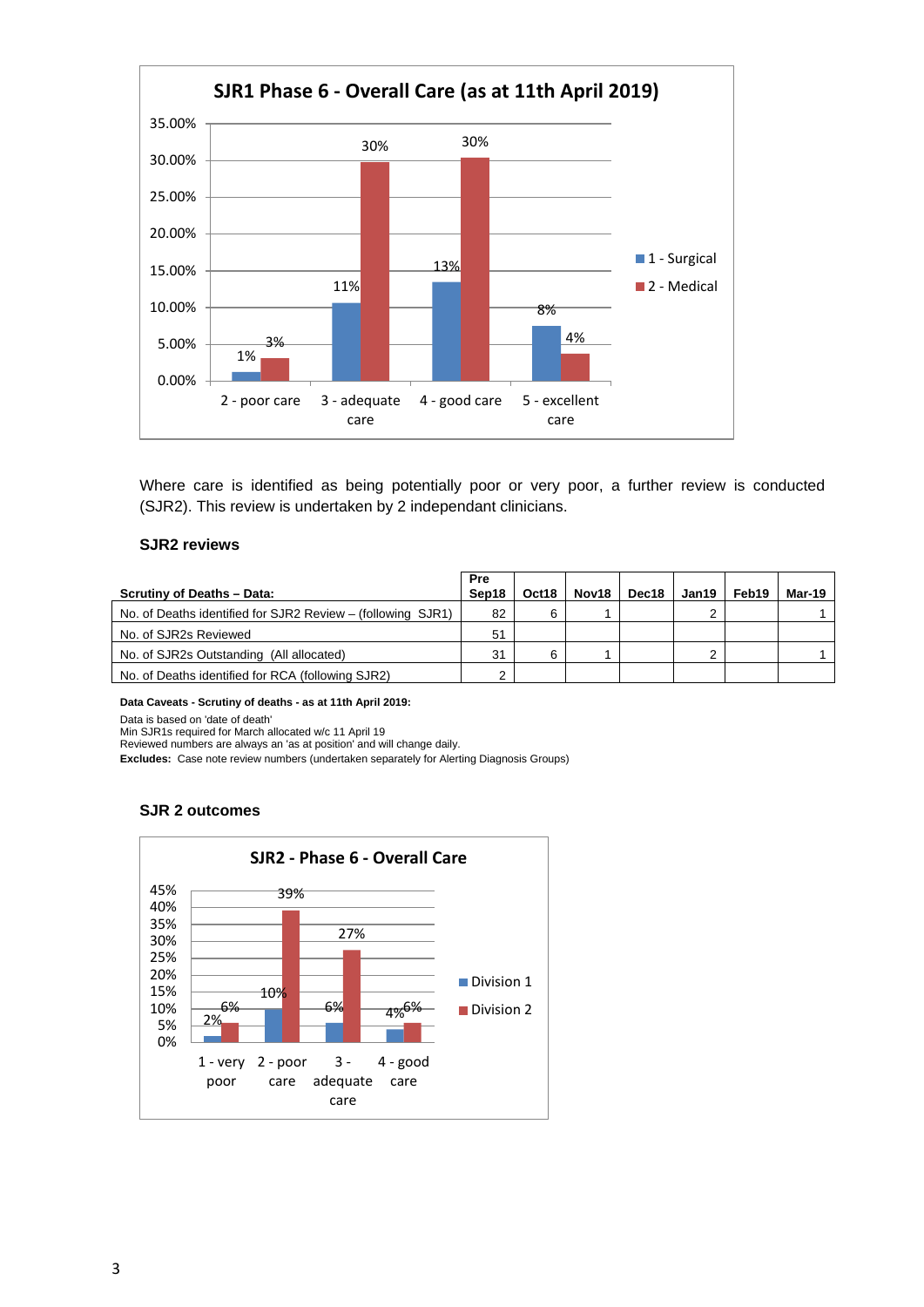## **QUALITY IMPROVEMENT: CLINICAL PATHWAY REVIEW**

The CEO of the Sepsis Trust, Dr Ron Daniels visited the Trust on April 24<sup>th</sup> 2019. He met with the sepsis team to review progress against clinical standards and provide advice on reporting mechanisms. As part of the strategy to continue to raise awareness, he gave a talk to a full lecture theatre with delegates from a cross section of directorates and disciplines.

The Sepsis team have also presented this month to the Clinical Executive team as well as representatives from the Quality Improvement Team. They presented the data previously reported in this report showing improvement in compliance against key indicators (screening and time to antibiotics). Future work  $(3^{rd}$  year of the 3 year plan) will include a focus on awareness and culture shift and consideration of improvements required to improve the other indicators in the Sepsis 6 Bundle. They will be given support from the QI team to further improve Trust performance.

#### **ACCURACY OF CODING**

An initial audit of the primary diagnosis recorded for all deaths from December 2017 to November 2018 for the peripheral and visceral atherosclerosis group has suggested that accuracy of recording from the documentation provided is good. Further work to be undertaken by clinicians to review the clinical data provided to the coders for this group of patients.

A pilot programme has started on AMU whereby coders will meet with clinicians to review the accuracy of coding from recently discharged patients. Early data suggests that there are amendments to be made which will improve coding accuracy.

The Trust continues to work with Price Waterhouse Cooper who have provided external scrutiny and are now supporting the team to further identify where the coding of clinical notes could be improved.

#### **END OF LIFE CARE**

This month the Trust Clinical Lead for End of Life care presented the results of the National Audit of Care at the End of Life (NACEL). This audit was commissioned in Oct 2017 on behalf of NHSE. The local results for organisations were published in April 2019. The national report and NACEL recommendations are awaited. This information is important to the Trust as there is evidence that more patients die in hospital rather than other locations in Wolverhampton compared to the national average. A key strand of the Trust work alongside the CCG is to ensure that there is recognition that when the patient is at the end of life, the appropriate pathway of care is provided. This will include recognising a pre agreed plan of care which could include death in a location other than hospital.

The majority of summary scores for RWT were above the national summary scores and the audit showed the following **good practice**:

- Documented evidence that that patient may die imminently.
- Communication with the patient and their families
- Involvement in decision making (e.g. DNACPR discussion )
- Recognition of the needs of the family
- Overall individual plan of care
- Governance arrangements for end of life care in place

However there were some areas of omission and areas that **require work:**

- Requirement to document evidence of the side effects of medication
- No guidelines available for engagement with families and carers
- Little evidence/documentation of spiritual and cultural needs of the families
- Little evidence/documentation of the preferred place of death
- No way of understanding family experience
- No mechanism for flagging complaints relating to end of life care
- 7 day service not available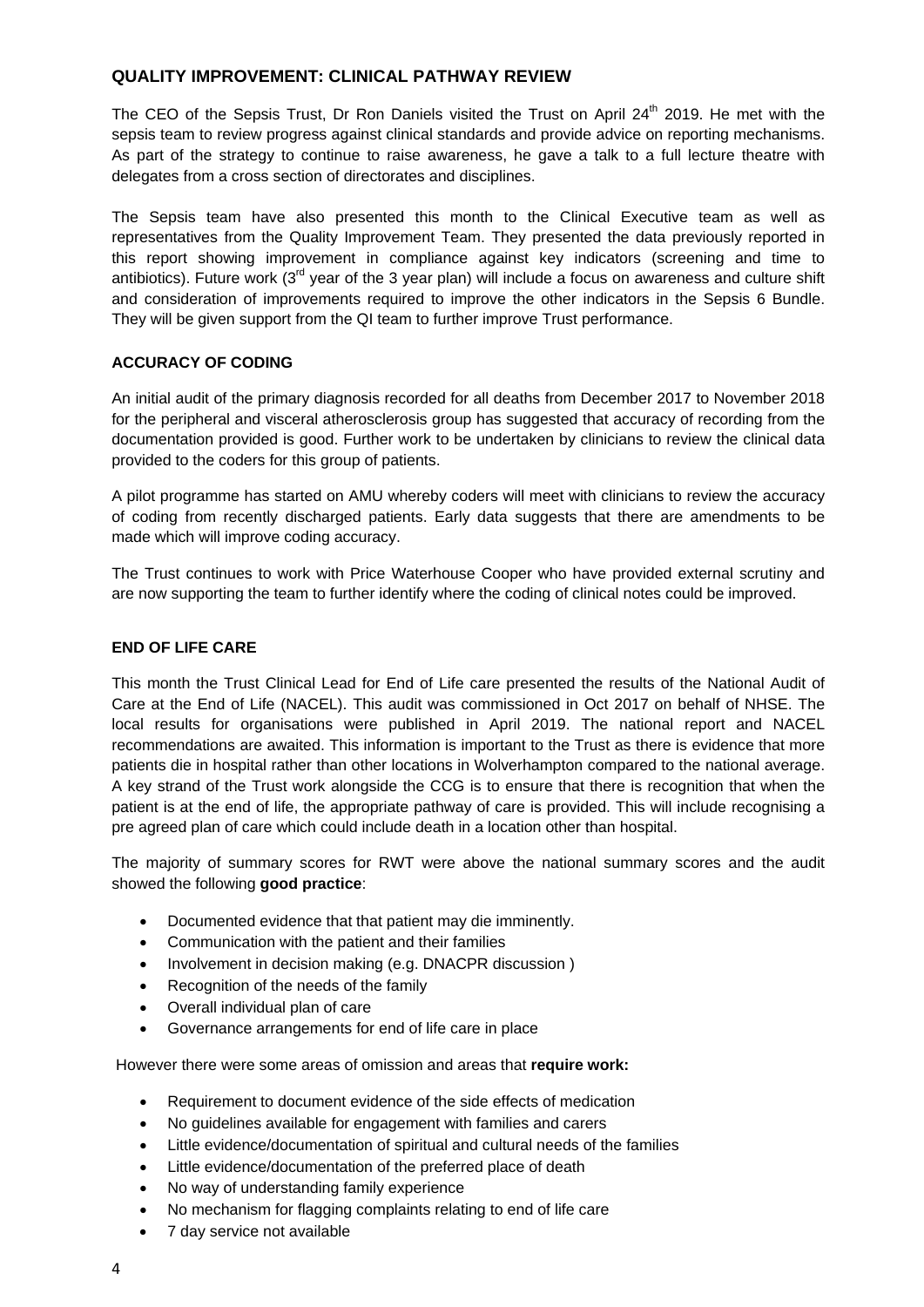• End of life care training is not mandatory

An **action plan** will be developed and will include

- Promotion of the SWAN Care in the last days of Life Document
- Need for and role of Bereavement service/team
- Scoping the potential for volunteers to support patient and family at end of life
- Scoping access to counselling and psychology services
- Establish a mechanism to identify, report and learn from complaints
- Implement a 7 day service
- Consider how to deliver training for end of life care.

The results of this audit and consequent work identified will be complimented by the appointment of the Bereavement Nurse (start date 15<sup>th</sup> July) and by the joint work being undertaken to identify the reasons for transfers from nursing homes.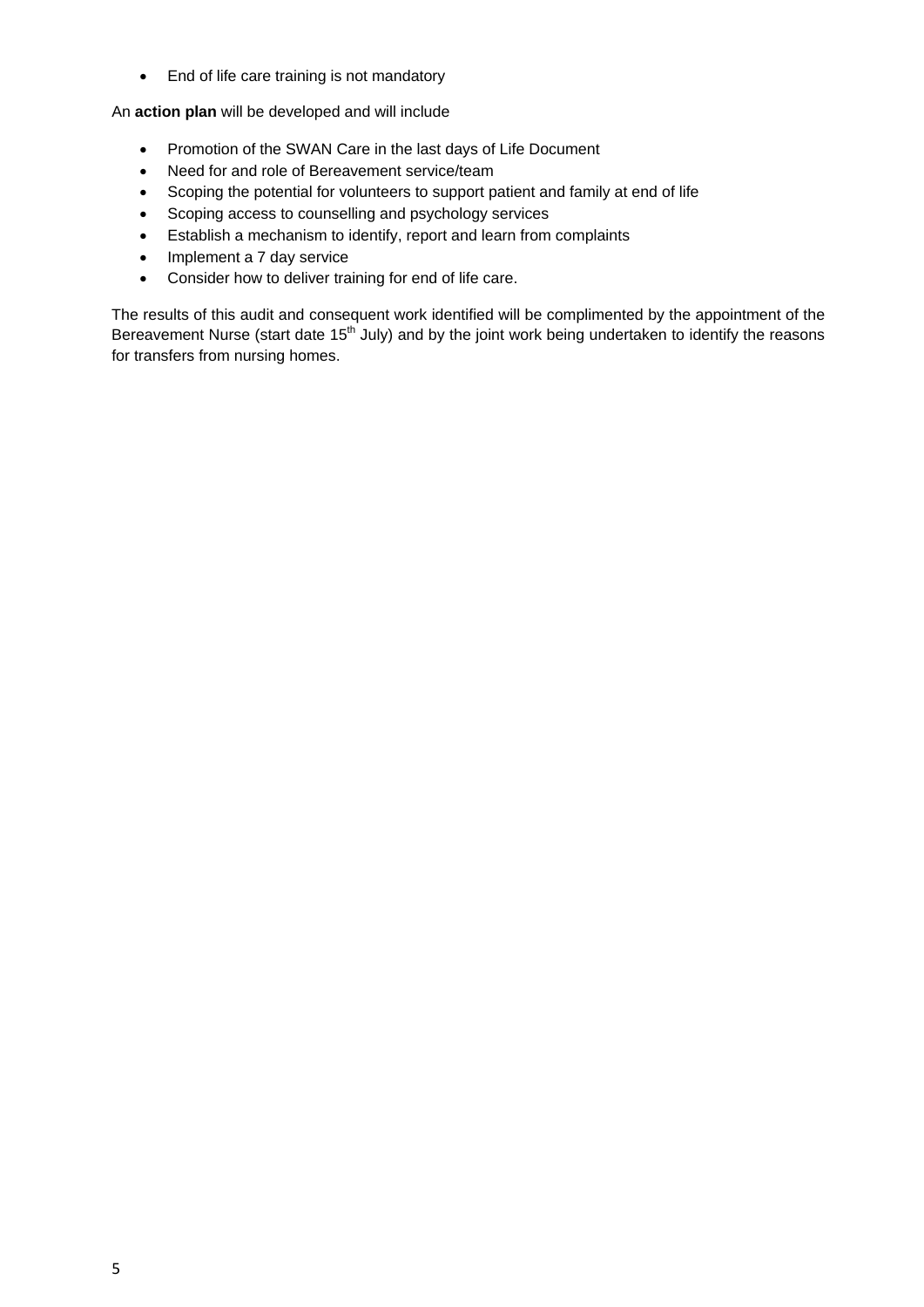# **Update on Standardised Mortality Rates (SMRs) and Inpatient data relevant to these calculations**

**May 2019**

## **1. Crude mortality**

The number of deaths and crude mortality represent inpatients mortality only (ordinary admissions including still births) extracted from internal data. The inpatient crude mortality for 2018-19 was lower at 2.88% compared to 3.07% for 2017-18 but still higher than the 3 years prior to 2017/18. Fewer deaths were observed in hospital in 2018-19 compared to 2017-18 (- 75). More ordinary admissions were recorded in 2018-19 (+1821) compared to 2017-18.





|         | No.<br>ordinary<br>discharges | No.<br>inpatient<br>deaths | Crude<br>mortality |
|---------|-------------------------------|----------------------------|--------------------|
| 2014/15 | 66072                         | 1812                       | 2.74%              |
| 2015/16 | 68677                         | 1922                       | 2.80%              |
| 2016/17 | 69520                         | 1913                       | 2.75%              |
| 2017/18 | 67728                         | 2076                       | 3.07%              |
| 2018/19 | 69549                         | 2001                       | 2.88%              |

# **2. SHMI**

# **2.1. Current position**

The SHMI estimate for January – December 2018 was 119 (higher than expected). The figure is provisional and likely to increase to 121 for this period. The crude mortality for the SHMI basket\*\* for this period was 4.04% for this period, one of the highest recorded since 2013.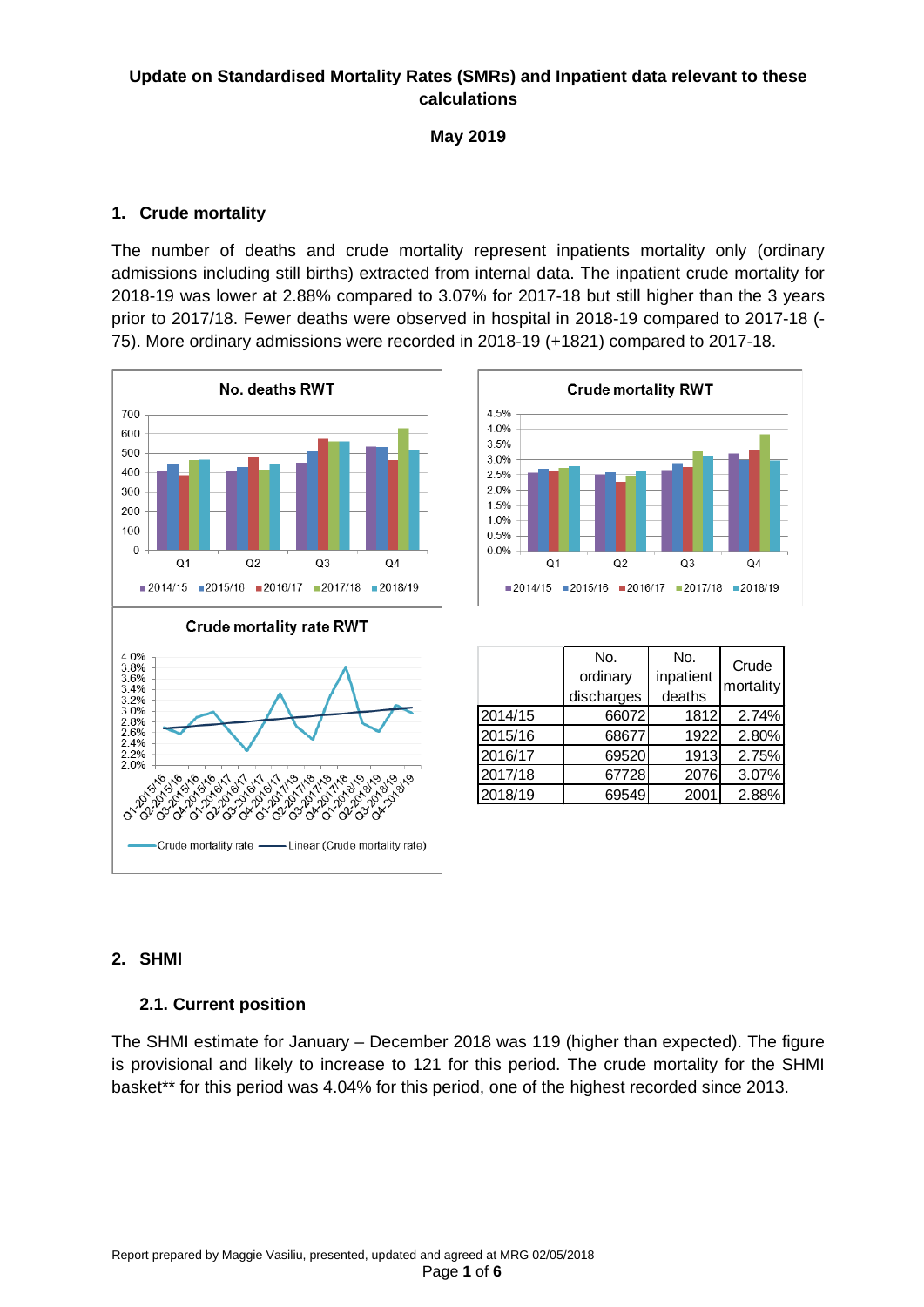

*\*Dec17-Nov 18 and Jan-Dec 2018 are estimates and will be replaced with published data in May 2019*

*\*\*SHMI basket includes deaths occurring in hospital and within 30 days post discharge.*

# **2.2. Diagnosis groups with higher than expected SHMI**

The following diagnoses groups have a higher than expected estimated SHMI (red) for January - December 2018 or are close to being classed as higher than expected (amber) (using the 99.8% confidence intervals).

| Diagnosis Group (CCS)                        | <b>SHMI</b> | Number of  | Expected  | Number of   | Number of | $%$ of     |
|----------------------------------------------|-------------|------------|-----------|-------------|-----------|------------|
|                                              |             | total      | number of | patients    | deaths in | deaths in  |
|                                              |             | discharges | deaths    | discharged  | hospital  | hospital   |
|                                              |             |            |           | who died    |           |            |
|                                              |             |            |           | in hospital |           |            |
|                                              |             |            |           | or within   |           |            |
|                                              |             |            |           | 30 days     |           |            |
| 221 - Respiratory distress syndrome          | 1162        | 64         | 0         |             | 3         | 75%        |
| 158 - Chronic renal failure                  | 442         | 83         | 5         | 20          | 15        | 75%        |
| 123 - Influenza                              | 436         | 278        | 9         | 39          | 32        | 82%        |
| 199 - Chronic ulcer of skin                  | 287         | 76         | 5         | 14          | 10        | 71%        |
| 219 - Short gestation; low birth weight; and | 239         | 366        | 6         | 15          | 14        | 93%        |
| fetal growth retardation                     |             |            |           |             |           |            |
| 43 - Malignant neoplasm without              | 185         | 67         | 17        | 31          | 23        | 74%        |
| specification of site                        |             |            |           |             |           |            |
| 68 - Senility and organic mental disorders   | 164         | 456        | 54        | 89          | 64        | 72%        |
| 127 - Chronic obstructive pulmonary disease  | 151         | 817        | 50        | 76          | 57        | <b>75%</b> |
| and bronchiectasis                           |             |            |           |             |           |            |
| 109 - Acute cerebrovascular disease          | 121         | 992        | 164       | 199         | 180       | 90%        |
| 122 - Pneumonia                              | 108         | 1756       | 320       | 347         | 285       | 82%        |

Improvements are noted for Pneumonia, longstanding outlier, now with a SHMI within expected limits. All the other red diagnosis groups were in the same position last month.

The SHMI for congestive heart failure and acute myocardial infarction is within expected limits for this period.

A review of changes in data for the short gestation diagnosis group is included in appendix 1. The information is presented subject to review and discussion with the neonatology lead.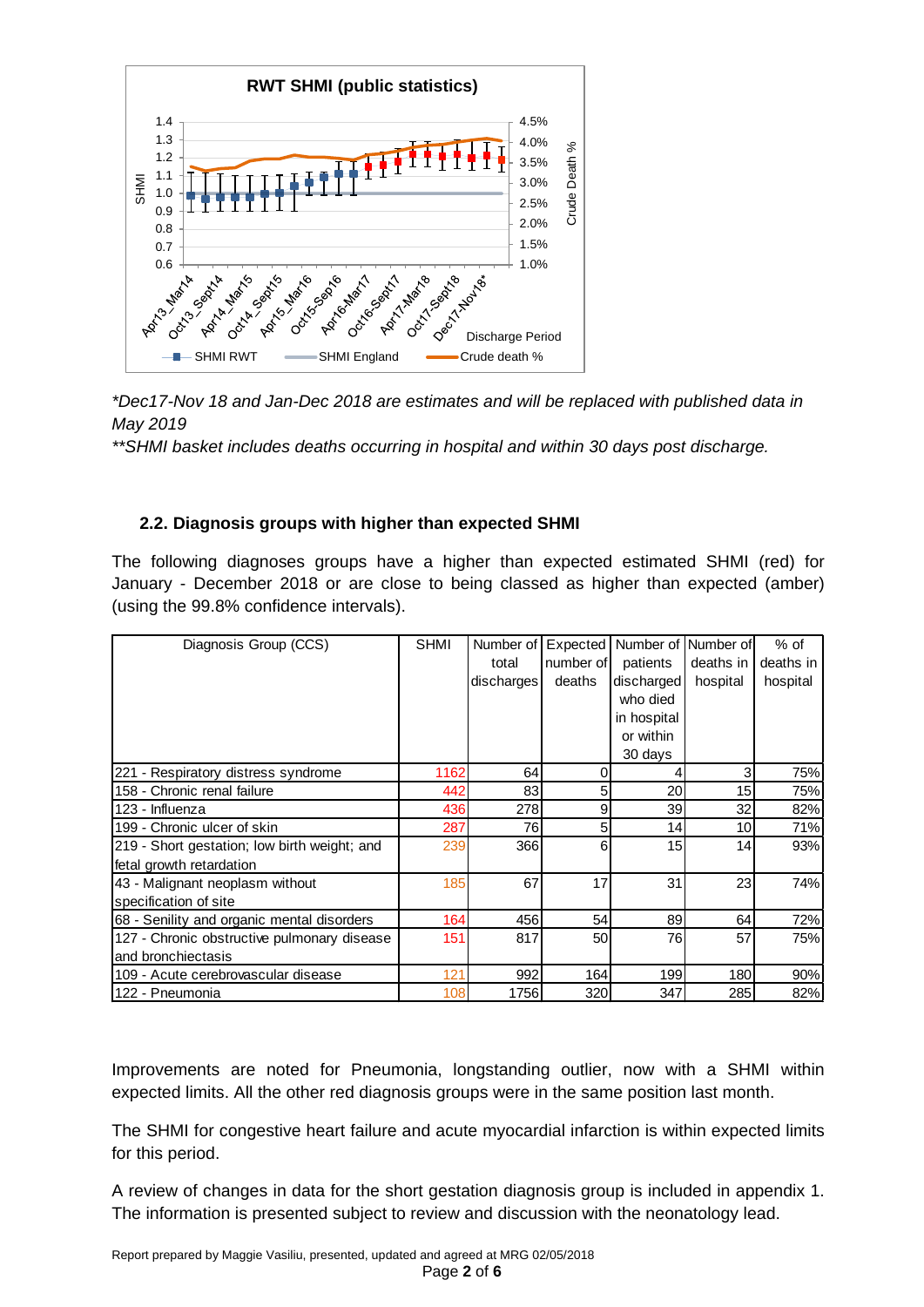# **2.3. CUSUM alerts**

(data provided by HED, based on the HSMR dataset and using the CQC methodology for establishing outliers, which is different to the methodology used by the Imperial College); the score for alerting is 5.

There are no new CUSUM alerts for this period.

After a previously reported increase in CUSUM trend, the COPD diagnosis group triggered a CUSUM alert in December 2018. The Trust has also received an external alert letter from Dr Foster Unit regarding the higher than expected mortality for COPD. This is likely to be followed by a CQC alert.

- 2.3.1. The **Malignant neoplasm without specification of site** diagnosis group continues to show an increasing CUSUM trend; current value 4.74 from 4.17 last month (based on the HSMR dataset). Further work is needed to understand the position for this diagnosis group considering the following factors:
	- $\triangleright$  Discrepancies in SMRs data:
	- HSMR, Jan to Dec 18, 244 spells with 23 deaths and 9.7 expected. Of these, 205 spells (84%) and 3 deaths were elective admissions with an expected number of deaths of 0.6 (0.3%). The expected mortality expressed as a percentage is 23.2% for non-emergency admissions. The HSMR value would be more than 20 points lower if the palliative care adjustment was taken out. We expect that the recent expansion of the palliative care team will improve the palliative care coding.
	- $\triangleright$  SHMI, Jan to Dec 18, 67 spells, 31 deaths of which 23 in hospital with 16.8 expected. Of these, 28 spells and 4 deaths (3 in hospital) were elective admissions.
	- $\triangleright$  The average comorbidity score in the HSMI dataset is 17.3 for these admissions whilst the HSMR dataset shows an average score of 12.97 for elective admissions and 19.2 for emergencies.
	- $\triangleright$  RWT has the 3<sup>rd</sup> highest number of deaths for this diagnosis group in England in the HSMR dataset, whilst showing a relatively small number of spells.
	- $\triangleright$  NEXT steps: the two datasets (HSMR and SHMI) will be compared to identify discrepant records. A review of data quality looking at accuracy of admission method will be investigated in first instance (for instance it is possible that the elective admissions may be more accurately described as non elective). A further review will be undertaken to check accuracy of coding for primary diagnosis and comorbidities. A cross check with internal inpatient data is recommended to identify the pathways for these patients.

# **3. COPD data review**

*(Unless indicated otherwise, analysis is based on Hospital Episode Statistics (HES) data accessed through the Healthcare Evaluation Data (HED) modules).* 

The Standardised Mortality Rates (SMRs) for the COPD diagnosis group show higher than expected mortality for RWT; the trust is one of two trusts in England with higher than expected mortality for SHMI and one of four in the outlying position for HSMR. An alert was also received by the trust from the Dr Foster Unit at Imperial College; a run of negative events was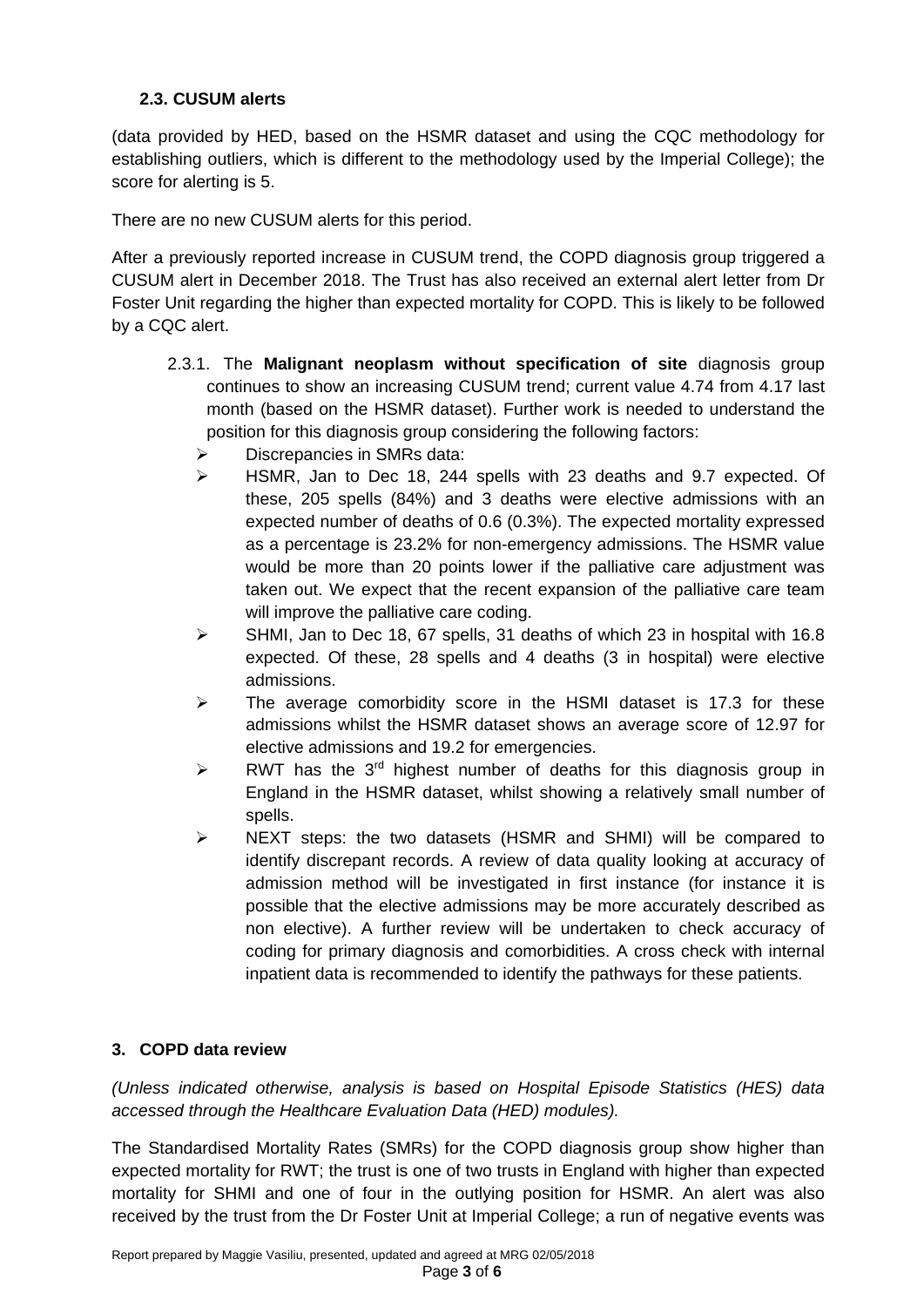observed from October to December 2018 with a signal in December. The alert refers to 825 super spells, 55 deaths and 32.1 expected deaths for the period January – December 2018 (based on date of discharge).

The SHMI data show 817 discharges (of which 11 elective admissions) for this diagnosis group from January to December 2018, with 76 deaths observed, of which 57 in hospital (1 elective admission), and 50 expected deaths. For this period the SHMI was 151, higher than expected.



*Figure 1: SHMI - COPD, acute trusts in England* January – December 2018*.*

*Figure 2: SHMI - COPD, acute trusts in England 2017/*18 *Figure 3: SHMI - COPD, acute trusts in England 2016/17*



The COPD diagnosis group was within expected limits in 2016/17 and borderline within expected in 2017/18.

There were 42 more COPD spells in the SHMI dataset in 2017-18 when compared to the previous year and 7 more deaths; the expected number of deaths stayed exactly the same. In 2018-19 Q1-Q3, there were fewer admissions, more deaths and fewer expected deaths when compared to the previous two years, which led to the higher than expected SHMI (figure 4a). This is in contrast with the picture in England where the number of discharges had increased from 2017-18 and fewer deaths were observed, which means that the expected mortality has reduced nationally. In other words, with more admissions nationally and fewer deaths, the survival expectancy has increased, which is in contrast with the picture seen for RWT.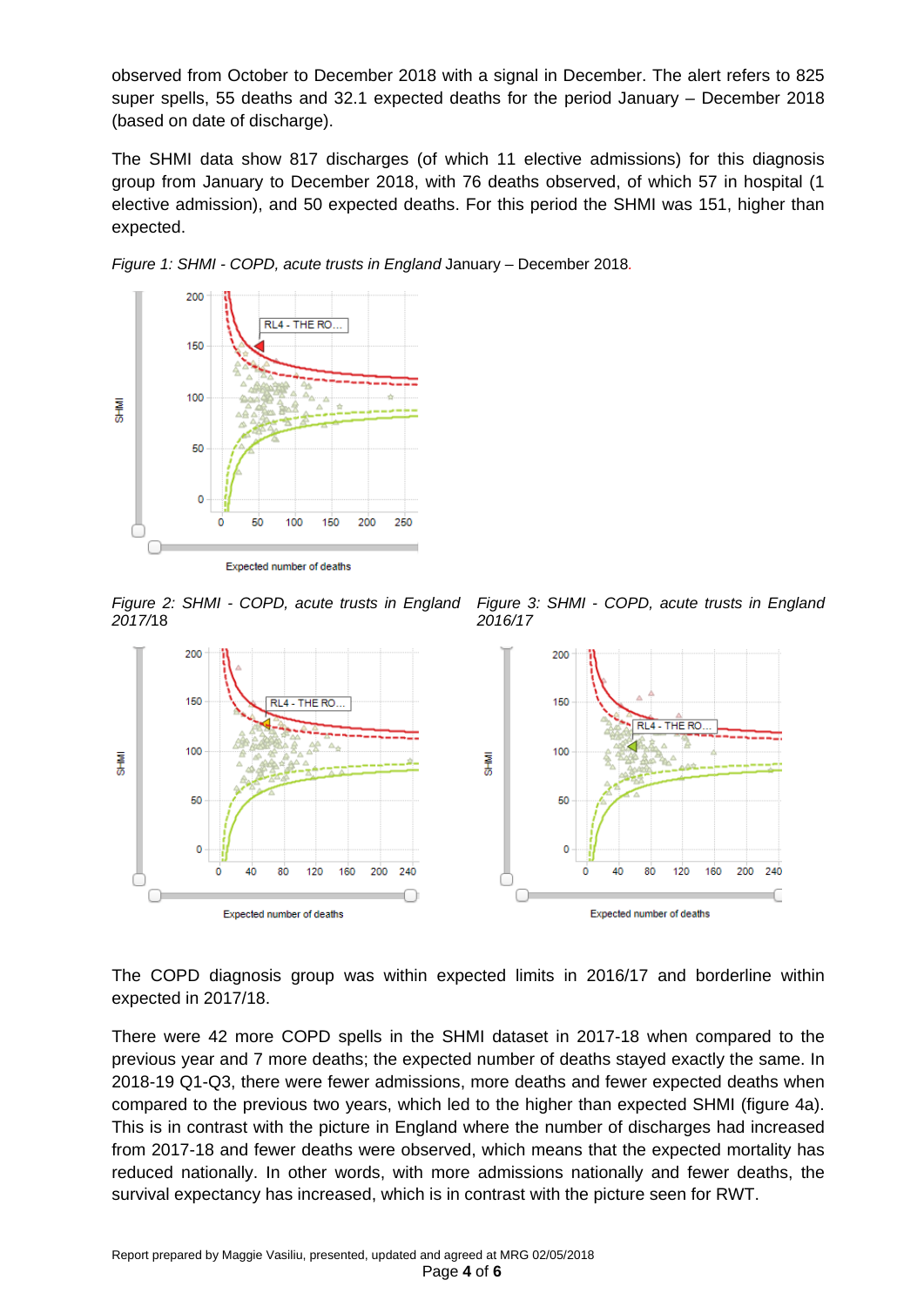

In addition, the most obvious discrepancy is shown at acute trust level. Most trusts in England with a similar number of deaths in this diagnosis group have more admissions with COPD, including regional trusts. Trusts with similar number of admissions with COPD have fewer deaths observed in this diagnosis group.

The age profile of patients admitted at RWT with a diagnosis from the COPD group is similar to that of patients admitted across England (table 1). Some variation is observed in the under 64 and over 75 patients groups. In England a smaller proportion of deaths are observed in the under 64 age group when compared with RWT and 2% more of the admissions with COPD are in this group. Nationally 63% of the deaths are aged 75+ whilst at RWT 59% of the deaths are in this age group. The proportion of spells for the 75+ group is similar with 44% for RWT and 43% for England.

| <b>Jan-Dec 2018</b> |          |                 |                                        | <b>RWT</b>        |       |               |      |                 |               | <b>England</b> |       |
|---------------------|----------|-----------------|----------------------------------------|-------------------|-------|---------------|------|-----------------|---------------|----------------|-------|
| Age Group           | Number I | Number          |                                        | Expected Expected | Crude | <b>Number</b> | $\%$ | $\%$            | $\%$          | $\%$           | Crude |
|                     |          |                 | of spells of deaths number of deaths % |                   | death | of deaths     |      | Spells   Deaths | <b>Spells</b> | Deaths         | death |
|                     |          | in              | deaths                                 |                   | %     | in.           |      |                 |               |                | %     |
|                     |          | hospital        |                                        |                   |       | hospital      |      |                 |               |                |       |
|                     |          | or within       |                                        |                   |       |               |      |                 |               |                |       |
|                     |          | 30 days         |                                        |                   |       |               |      |                 |               |                |       |
| $0 - 64$            | 182      | 10 <sub>l</sub> | 5                                      | 2.6%              | 5.5%  | 8             | 22%  | 13%             | 24%           | 10%            | 2.4%  |
| 65-69               | 121      | 6               | 6                                      | 4.7%              | 5.0%  | 4             | 15%  | 8%              | 14%           | 10%            | 4.3%  |
| 70-74               | 145      | 13              | 9                                      | 5.9%              | 9.0%  | 9             | 18%  | 17%             | 18%           | 17%            | 5.4%  |
| 75-89               | 326      | 42              | 26                                     | 8.1%              | 12.9% | 31            | 40%  | 55%             | 39%           | 54%            | 7.9%  |
| $90+$               | 32       | 3               | 5                                      | 14.4%             | 9.4%  | 3             | 4%   | 4%              | 4%            | 9%             | 12.7% |
| Unknown             | 11       | າ               | <sup>0</sup>                           | 4.5%              | 18.2% | ◠             | 1%   | 3%              | 1%            | 1%             | 3.4%  |
| <b>Grand total</b>  | 817      | 76              | 50                                     | 6.2%              | 9.3%  | 57            |      |                 |               |                | 5.8%  |

*Table 1: SHMI discharges with an admission diagnosis from the COPD group, January – December 2018.*

Whilst the expected mortality, expressed as a percentage is very slightly higher for RWT than for England, the crude mortality rate for RWT is almost double that of England for COPD. The COPD diagnosis group represents 1.6% of SHMI discharges and 2.9% of SHMI deaths nationally for January to December 2018. For RWT 1.2% of SHMI discharges and 2.8% of SHMI deaths are in this diagnosis group for the same period.

There was no significant difference between admissions during the week and at weekend; 26% of admissions and 30% of the deaths in this cohort were admitted at the weekend.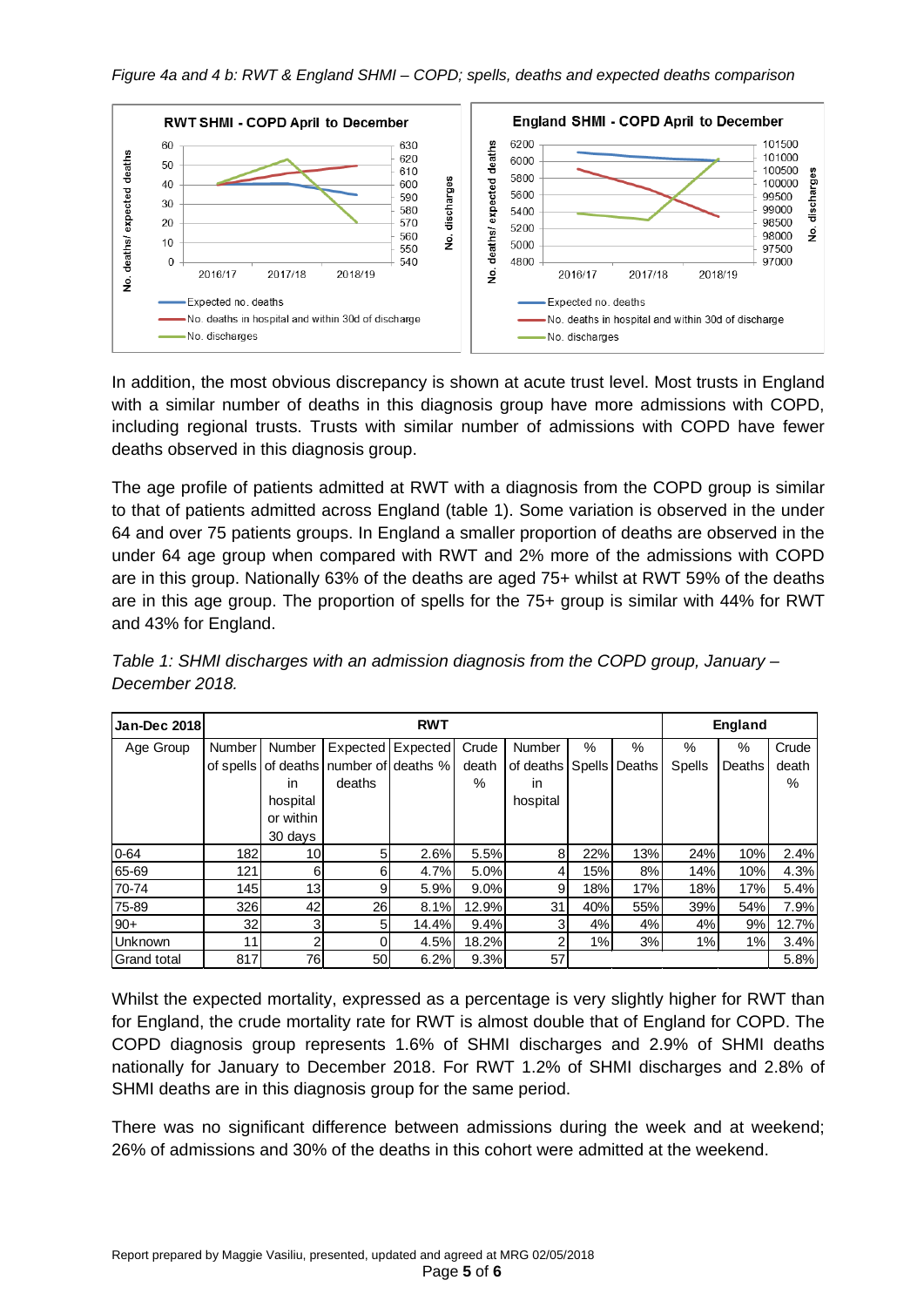The comorbidity score (based on the Charlson index) is slightly higher on average for RWT (7.95) when compared with England's (7.6). The proportional distribution of spells and deaths by the three Charlson score bands is very similar for RWT and England (table 2).

| Table 2: SHMI discharges with an admission diagnosis from the COPD group, January - |
|-------------------------------------------------------------------------------------|
| December 2018 by Charlson comorbidity score band, RWT and England                   |

|                                |                               |          | <b>RWT</b>                                                    |          | England             |          |                                                               |          |  |  |  |  |
|--------------------------------|-------------------------------|----------|---------------------------------------------------------------|----------|---------------------|----------|---------------------------------------------------------------|----------|--|--|--|--|
| Charlson<br>ty $(3)$<br>bands) | Comorbidi Number of<br>spells | % spells | Number of<br>deaths in<br>hospital &<br>30d post<br>discharge | % deaths | Number of<br>spells | % spells | Number of<br>deaths in<br>hospital &<br>30d post<br>discharge | % deaths |  |  |  |  |
| $\Omega$                       | 282<br>35%                    |          | 18                                                            | 24%      | 52747               | 37%      | 1980                                                          | 24%      |  |  |  |  |
| $1 - 5$                        | 181                           | 22%      | 13                                                            | 17%      | 31131               | 22%      | 1257                                                          | 15%      |  |  |  |  |
| $6+$                           | 354                           | 43%      | 45                                                            | 59%      | 60114               | 42%      | 5092                                                          | 61%      |  |  |  |  |
| Grand tota                     | 817                           |          | 76                                                            |          | 143992              |          | 8329                                                          |          |  |  |  |  |

In conclusion, it is likely that the higher than expected SHMI for the COPD diagnosis group is due to the fact that RWT's trends for admissions and deaths diverge from the national trends (the benchmark). It is possible that the COPD clinic (patients treated via an ambulatory route rather than being admitted) accounts for these differences.

There will be a validation exercise to ensure that all deaths with a primary diagnosis on admission from this group have been assigned the correct primary diagnosis. Following the coding review for April to October 2018, we will extend the review to include discharges (deceased) between October and December 2018 as a minimum.

Assuming the coding is an accurate reflection of the primary diagnosis on admission for these cases it is reasonable to conclude that the cause of the higher than expected SHMI and the CUSUM alert is the denominator effect; too few admissions for this diagnosis group when compared to the benchmark.

It is important to note that this analysis refers strictly to data and the standardised mortality rates and it is not meant to evaluate clinical care. A clinical case note review is in progress to provide assurance on the quality of care provided to the deceased patients.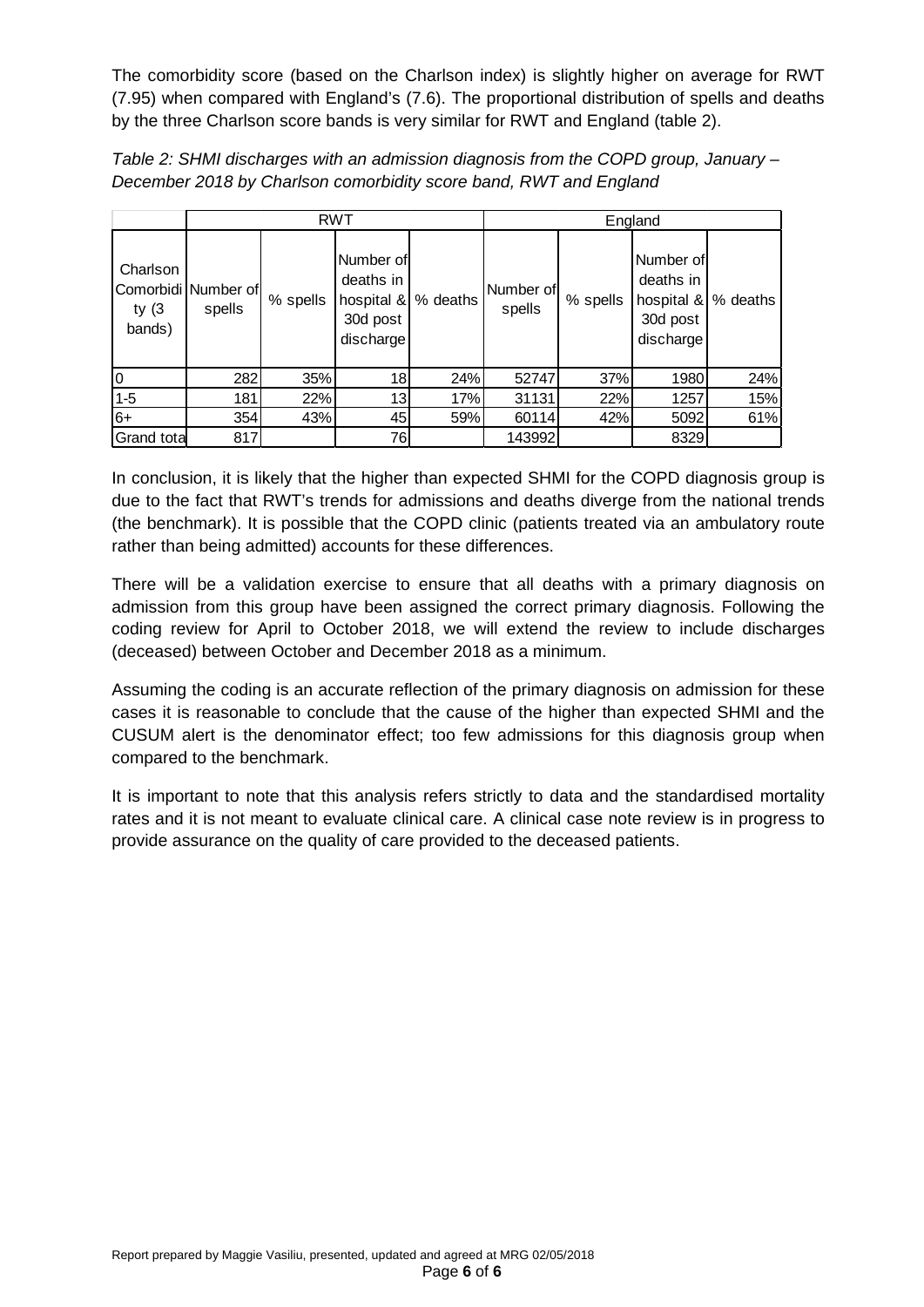| <b>Objective</b>                            | <b>Activity</b>                                                                                                                                                                                  | <b>Expected Output/Outcome</b>                                                                            | <b>Benefit</b> | stone<br>(Y/N) | <b>Start Date</b>        | <b>End Date</b>          | Owner                                              | <b>Exec Director Status</b> |          | <b>Status</b> | <b>Status</b><br>Date Status                                    |          | <b>Status</b>                             | <b>Status</b> |
|---------------------------------------------|--------------------------------------------------------------------------------------------------------------------------------------------------------------------------------------------------|-----------------------------------------------------------------------------------------------------------|----------------|----------------|--------------------------|--------------------------|----------------------------------------------------|-----------------------------|----------|---------------|-----------------------------------------------------------------|----------|-------------------------------------------|---------------|
|                                             |                                                                                                                                                                                                  |                                                                                                           |                |                |                          |                          |                                                    | Sponsor<br>(TBC)            | 07/11/18 | 10/12/18      | Date of Update Date of Update of Update 07/01/19 Date of Update | 25/02/19 | Date of Update Date of Update<br>20/03/19 | 29/04/19      |
|                                             |                                                                                                                                                                                                  |                                                                                                           |                |                |                          |                          |                                                    |                             |          |               |                                                                 |          |                                           |               |
|                                             | A1 Programme Management (PM) and Governance                                                                                                                                                      |                                                                                                           |                |                |                          |                          |                                                    |                             |          |               |                                                                 |          |                                           |               |
|                                             | Develop a Trust Mortality Strategy                                                                                                                                                               | Strategy developed via consultation                                                                       |                |                | 01/09/2018               | 30/11/2018               | D Hickman                                          | J Odum,<br>AM Cannaby       |          |               |                                                                 |          |                                           |               |
|                                             | Agree TOR of MIG to include scope and development/review                                                                                                                                         | MIG terms of reference                                                                                    |                |                | 01/06/2018               | 30/07/2018               | S Roberts                                          | <b>M</b> Cannah             |          |               |                                                                 |          |                                           |               |
|                                             | Ferms of Reference for Mortality Review Group following merger of MoRAG                                                                                                                          | MRG TOR developed                                                                                         |                |                | 01/06/2018               | 30/07/2018               | A Viswanath                                        | J Odum                      |          |               |                                                                 |          |                                           |               |
|                                             | 4 Programme Board and Action Plan to be developed                                                                                                                                                | Programme Board established. Action plan formulated                                                       |                |                | 01/08/2018               | 15/10/2018               | Odum/AM Cannaby                                    | J Odum                      |          |               |                                                                 |          |                                           |               |
|                                             | 5 Dashboard to be developed for monitoring of impact of actions<br>6 Board Assurance Framework submission                                                                                        | Dashboard presented to MRG<br>Risk added to BAF                                                           |                |                | 01/07/2018<br>01/08/2018 | 15/10/2018<br>30/08/2018 | S Hickman<br>J McKiernan                           | J Odum<br>J Odum            |          |               |                                                                 |          |                                           |               |
|                                             | 7 Appoint external analytic expertise                                                                                                                                                            | Contract commenced                                                                                        |                |                | 04/10/2018               | ongoing                  | S Mahmud                                           | S Mahmud                    |          |               |                                                                 |          |                                           |               |
|                                             | Appoint external medical expert                                                                                                                                                                  | Contract commenced                                                                                        |                |                | 17/09/2018               | 12 months                | J Odum                                             | J Odum                      |          |               |                                                                 |          |                                           |               |
|                                             | Review mortality quality improvement plan monthly at programme board                                                                                                                             | Trust Board monthly update against action plan                                                            |                |                | 05/11/2018               | monthly                  | AM Cannaby                                         | AM Cannaby                  |          |               |                                                                 |          |                                           |               |
|                                             | Review Divisional participation and involvement in Mortality Governance                                                                                                                          | DMD influence at MRG, outputs of audits reported at<br>OSI.                                               |                |                | 01/03/2019               | 31/07/2019               | DMD's                                              | J Odum                      |          |               |                                                                 |          |                                           |               |
|                                             | Review Directorate participation and involvement in Mortality Governance                                                                                                                         | MDT involvement in M&M/Governance meets, CQI<br>outputs                                                   |                |                | 01/03/2019               | 01/06/2019               | DMD's                                              | J Odum                      |          |               |                                                                 |          |                                           |               |
|                                             | Work with other organisations across the Black Country                                                                                                                                           | Adopt best practice from other organisations                                                              |                |                | 01/04/2019               | 01/09/2019               | J McKiernan                                        | J Odum                      |          |               |                                                                 |          |                                           |               |
| A2 City wide programme                      |                                                                                                                                                                                                  |                                                                                                           |                |                |                          |                          |                                                    |                             |          |               |                                                                 |          |                                           |               |
|                                             | Draw together current interested groups to work to one strategy (Acute, Comm, PH, Compton)                                                                                                       | MIG meeting established, with action plan                                                                 |                |                | 01/07/2018               | ongoing                  | S Roberts                                          | J Odum/<br>AM Cannaby       |          |               |                                                                 |          |                                           |               |
|                                             | Pathways of EoL Care in and out of hospital reviewed                                                                                                                                             | Redesign/agreement of pathways. Number of patients<br>who die outside hospital                            |                |                | 01/07/2018               | 28/02/2019               | AM Cannaby/S Robert:                               | AM Cannaby                  |          |               |                                                                 |          |                                           |               |
|                                             |                                                                                                                                                                                                  | Review data and consider new care pathways for                                                            |                |                |                          |                          | N Ballard/K Shaw/                                  |                             |          |               |                                                                 |          |                                           |               |
|                                             | In reach to care/nursing homes by C/E team / Scope Nursing Home admissions                                                                                                                       | planned reduction in admissions from Nursing Homes.<br>Data sent to CCG.                                  |                |                | 01/09/2018               | 31/12/2018               | S Hutchinson /<br>S Roberts                        | J Odum/<br>AM Cannaby       |          |               |                                                                 |          |                                           |               |
|                                             |                                                                                                                                                                                                  | City wide strategy. Quarterly review of rollout plan to                                                   |                |                |                          |                          |                                                    |                             |          |               |                                                                 |          |                                           |               |
|                                             | City wide EoL Strategy developed with milestones. Monitor GSF roll out for inpatient and                                                                                                         | COG.                                                                                                      |                |                |                          |                          | Chair EoL Group /<br>Palliative Care Lead/         | AM Cannaby                  |          |               |                                                                 |          |                                           |               |
|                                             | community populations. Scope EoL activity.                                                                                                                                                       |                                                                                                           |                |                | 30/10/2018               | ongoing                  | K Warren                                           |                             |          |               |                                                                 |          |                                           |               |
| A3 Policy/Processes                         |                                                                                                                                                                                                  |                                                                                                           |                |                |                          |                          |                                                    |                             |          |               |                                                                 |          |                                           |               |
|                                             | Establish a pathway for death certification linked to mortality reviews                                                                                                                          | mplement Medical Examiner model to integrate with<br>SJR process                                          |                |                | 01/08/2018               | 30/11/2018               | A Viswanath                                        | J Odum                      |          |               |                                                                 |          |                                           |               |
|                                             |                                                                                                                                                                                                  | Completion of SJR 1& 2reviews as per agreed standard                                                      |                |                |                          |                          |                                                    | J Odum/                     |          |               |                                                                 |          |                                           |               |
|                                             | Monitor compliance with OP87 (Learning from Deaths) SJR 1 & 2                                                                                                                                    |                                                                                                           |                |                | 01/08/2018               | 30/11/2018               | A Viswanath                                        | AM Cannaby                  |          |               |                                                                 |          |                                           |               |
|                                             | Establish primary care mortality reviews for deaths within 30 days after hospital discharge                                                                                                      | RWT, primary care and CCG to establish process and<br>secure funding to undertake reviews                 |                |                | 01/08/2018               | 31/12/2018               | McKiernan/S Robert                                 | J Odum/<br>AM Cannaby       |          |               |                                                                 |          |                                           |               |
|                                             | Re-establish RWT End of Life Group, ToR and Action Plan                                                                                                                                          | <b>Action Plan agreed</b>                                                                                 |                |                | 31/08/2018               | 30/11/2018               | AM Cannaby                                         | AM Cannaby                  |          |               |                                                                 |          |                                           |               |
|                                             |                                                                                                                                                                                                  | Bereavement Nurse in post                                                                                 |                |                |                          |                          |                                                    |                             |          |               |                                                                 |          |                                           |               |
|                                             | To establish the process for including families/relatives in the mortality reviews                                                                                                               |                                                                                                           |                |                | 01/04/2019               |                          | Martina Morris                                     | AM Cannaby                  |          |               |                                                                 |          |                                           |               |
|                                             | Monitor results of mortality reviews and compile learning outcomes. Triangulate outcomes of SJ<br>with lessons learned from clinical audits, mortality reviews and coroners' reports.            | Directorates present learning outcomes after SJR<br>reviews at the Mortality Review Group. Clinical audit |                |                | 01/10/2018               | ongoing                  | A Viswanath                                        | J Odum/<br>AM Cannaby       |          |               |                                                                 |          |                                           |               |
|                                             |                                                                                                                                                                                                  | programme reflects learning outcomes.<br>Recruitment of nurses to undertake SJRs                          |                |                |                          |                          | <b>Martina Morris</b>                              |                             |          |               |                                                                 |          |                                           |               |
|                                             | Expansion of the numbers of trained nurses/AHPs to support completion of SJR 1 and 2                                                                                                             |                                                                                                           |                |                | 01/10/2018               | 15/12/2018               |                                                    | AM Cannaby                  |          |               |                                                                 |          |                                           |               |
|                                             | Learning from SJR 2s to be shared with Divisions, Trust Board and CCG                                                                                                                            | Lessons shared                                                                                            |                |                |                          |                          | Divisional leads/Execs                             | J Odum/<br>AM Cannaby       |          |               |                                                                 |          |                                           |               |
|                                             | Coding reflects full diagnosis of population of admitted patients to include definitive co-                                                                                                      | Feedback on additional software; revised Coding Policy.                                                   |                |                | 01/10/2018               | ongoing                  | J Cotterell                                        | J Odum/                     |          |               |                                                                 |          |                                           |               |
|                                             | I morbidities. Primary and secondary diagnoses.                                                                                                                                                  |                                                                                                           |                |                | 01/10/2018               | 30/11/2018               |                                                    | K Stringer                  |          |               |                                                                 |          |                                           |               |
|                                             | Review analytical data provided by external experts to inform Directorates/Division/Coding and<br>0 Executive teams. Data submitted to PWC.                                                      | Feedback of coding and HED data monthly                                                                   |                |                | 01/11/2018               | ongoing                  | N Coates / Sultan<br>Mahmud                        | S Mahmud                    |          |               |                                                                 |          |                                           |               |
|                                             | Implementation of NEWS2 track and trigger system and protocol for sepsis identified.                                                                                                             | Identify and management of sepsis/deteriorating<br>patient in line with national guidance.                |                |                |                          |                          |                                                    | J Odum                      |          |               |                                                                 |          |                                           |               |
|                                             |                                                                                                                                                                                                  |                                                                                                           |                |                |                          |                          |                                                    |                             |          |               |                                                                 |          |                                           |               |
|                                             | Review Governance feedback mechanisms across the Trust                                                                                                                                           | Individuals and Directorates are aware of the results and<br>actions from investigations/incidents        |                |                | 01/03/2019               | 31/07/2019               | M Arthur                                           | AM Cannaby                  |          |               |                                                                 |          |                                           |               |
|                                             | 14 Develop IT platform (worksheets, data collection, directorate feedback)                                                                                                                       | Trends of Mortality reviews                                                                               |                |                | 01/01/2019               |                          | S Parton                                           | K Stringer                  |          |               |                                                                 |          |                                           |               |
| A4 Quality/Safety of Care Mortality Reviews |                                                                                                                                                                                                  |                                                                                                           |                |                |                          |                          |                                                    |                             |          |               |                                                                 |          |                                           |               |
|                                             | Reduce number of short term FCEs at 'front door'                                                                                                                                                 | Appropriate reduction of FCEs                                                                             |                |                |                          |                          |                                                    | J Odum/                     |          |               |                                                                 |          |                                           |               |
|                                             |                                                                                                                                                                                                  | Alerts returned within two months Report presented                                                        |                |                | 01/01/2018               | 31/05/2018               | J Cotterell<br>A Viswanath                         | K Stringer                  |          |               |                                                                 |          |                                           |               |
|                                             | Alerting diagnosis baskets receive case note reviews via specialists within two months                                                                                                           | and discussed at MRG within agreed timescales                                                             |                |                |                          |                          |                                                    | J Odum                      |          |               |                                                                 |          |                                           |               |
|                                             |                                                                                                                                                                                                  |                                                                                                           |                |                | 01/01/2018               | ongoing                  |                                                    |                             |          |               |                                                                 |          |                                           |               |
|                                             | Implement care pathway audit against best practice standards as CQI in all directorates. Utilise<br>reviews of alerting diagnosis outcomes to decide on "prospective" audits. MRG to liaise with | Directorates to agree and complete CQI audits                                                             |                |                | 01/07/2018               | 01/06/2019               | <b>Medical Divisional</b><br>leads / A Viswanath / | J Odum                      |          |               |                                                                 |          |                                           |               |
|                                             | Clinical Audit.                                                                                                                                                                                  |                                                                                                           |                |                |                          |                          | S Cherukuri                                        |                             |          |               |                                                                 |          |                                           |               |
|                                             |                                                                                                                                                                                                  |                                                                                                           |                |                |                          |                          |                                                    |                             |          |               |                                                                 |          |                                           |               |

#### **Quality Improvement Plan 1 (Mortality)**

Version 19<br>Updated 29th April 2019 Updated 29th April 2019

**Tara**